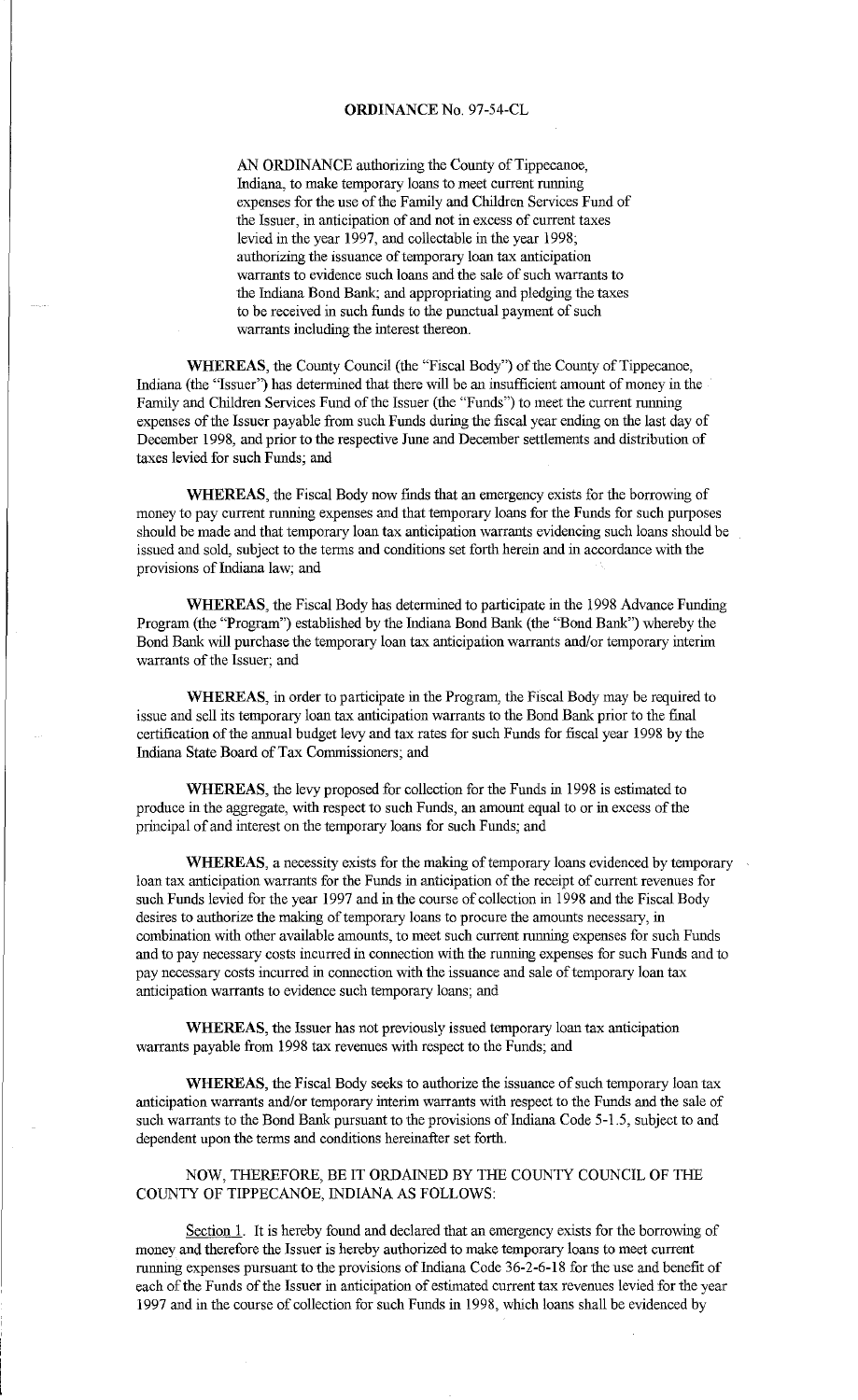temporary loan tax anticipation warrants of the Issuer (the "Warrants"). A separate Warrant or Warrants shall be issued for each maturity date and all Warrants shall be dated as of the date of delivery thereof to the Bond Bank. The Issuer is authorized to issue a Warrant maturing and payable on June 30, 1998, and December 31, 1998, in amounts not to exceed the following for the respective identified funds:

# Family and Children Services Fund: \$3,779,000 maturing on June 30, 1998 and \$3, 779,000 maturing on December 31, 1998.

The Warrants shall bear interest prior to maturity at a rate or rates per annum not to exceed a maximum of 6.5%. The exact rate or rates are to be determined under the terms of a warrant purchase agreement between the Bond Bank and the Issuer to be entered into prior to the sale of the Warrants to the Bond Bank (together with any supplements thereto, referred to the "Warrant Purchase Agreement"), in accordance with the provisions of Indiana Code 5-1.5. Interest shall be calculated on the basis of a 360-day year comprised of twelve 30-day months. The Warrants shall be deemed to be issued in denominations of One Dollar (\$1) or integral multiples thereof not exceeding the aggregate principal amount of the Warrants.

The Issuer is authorized to make payments of principal and interest on the Warrants by paying the amount due from funds that are available for immediate transfer or investment on or before 12:00 noon (Indianapolis time) on the due date to Bank One Trust Company, NA, the Bond Bank's Trustee (the "Trustee') under the Note Indenture dated as of February 2, 1998. Subject to Section 11 hereof, the Warrants may not be prepaid prior to the due date without the express written consent of the Bond Bank. In the event that the principal of and interest on this Warrant are not paid in full to the Bond Bank at the principal corporate trust office of the Trustee in immediately available funds on or before 12:00 noon (Indianapolis time) on the Due Date, the Borrower shall pay to the Bond Bank its allocable portion of all fees and expenses of the Bond Bank (including a charge in an amount equal to the Reinvestment Rate (as defined in the Agreement) that would accrue on the amount due and owing (the unpaid principal and accrued interest to such date) from the Due Date until paid) resulting therefrom. In addition, the Issuer shall be responsible for payment to the Bond Bank of its allocable portion of all fees and expenses attributable to a request for payment under the Credit Facility Agreement (as defmed in the Warrant Purchase Agreement) resulting from a failure by the Issuer to pay in full the principal of and interest on the Warrants on the due date.

Section 2. With respect to each Fund and each maturity, the officers of the Issuer are authorized to deliver a principal amount of the Warrants up to or less than the maximum amount established for any such Fund and maturity date in Section l hereof in order to comply with all applicable laws and any requirements of the Bond Bank. The Warrants will be delivered on or about February 2, 1998, or otherwise as appropriate and in accordance with the terms of the Warrant Purchase Agreement. In the event that the Issuer anticipates incurring cash flow deficits after the issuance and sale of the Warrants to the Bond Bank, the Issuer is hereby authorized to issue and sell additional warrants to the Bond Bank as appropriate and in accordance with the terms of the Warrant Purchase Agreement (as supplemented from time to time) and consistent with the two preceding sentences.

In the event that the Issuer anticipates incurring cash flow deficits prior to the issuance and sale of the Warrants to the Bond Bank, the Issuer is hereby authorized to issue and sell temporary interim warrants to the Bond Bank. The issuance and sale of the temporary interim warrants shall be on substantially the same terms as the issuance and sale of the Warrants to the Bond Bank, all as set forth in the Warrant Purchase Agreement. In the event that temporary interim warrants are issued, all or a portion of the proceeds of the Warrants may be used to repay the temporary interim warrants. Provisions of this Ordinance relating to the issuance of Warrants shall also relate to the issuance of temporary interim warrants to the extent applicable.

Section 3. The principal of and interest on the Warrants shall be payable from tax revenues to be received in the respective Fund upon which such Warrant is issued. There is hereby appropriated and pledged to the payment of the Warrants issued with respect to each Fund, including interest and all necessary costs incurred in connection with the issuance and sale of the Warrants, a sufficient amount of the taxes, levied for 1997, and payable in 1998, for such Fund and in anticipation of which the Warrants have been issued, for the punctual payment of the principal of and interest on the Warrants evidencing such temporary loans, together with such issuance costs, if any.

Section 4. The Warrants issued hereunder with respect to the Fund shall be executed in the name of the Issuer by the manual or facsimile signature of the Board of County Commissioners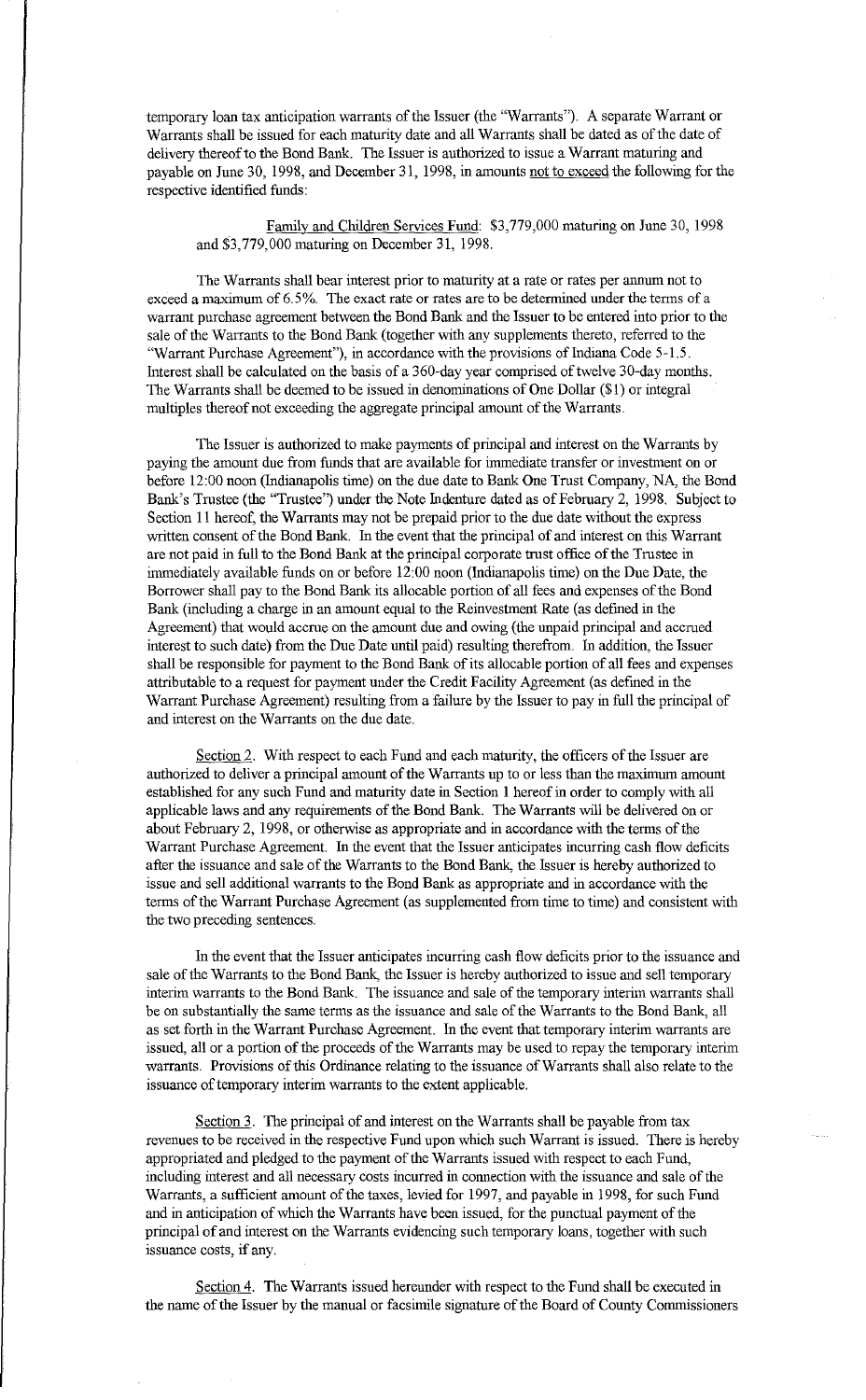of the County of Tippecanoe, Indiana, and attested by the Auditor of the County of Tippecanoe, Indiana, or such other officers of the Issuer as may be permitted by law, provided at least one of such signatures is manually affixed. All Warrants shall be payable in lawful money of the United States of America at the principal corporate trust office of the Trustee. Further, the Warrants shall not be delivered and no payment shall be made therefor prior to the first day of January 1998.

Section 5. The Warrants with respect to each Fund shall be issued in substantially the following form (with all blanks, changes, additions and deletions, including the appropriate amounts, dates and other information to be properly completed prior to the execution and delivery thereof, as conclusively evidenced by the signatures of the officers of the Issuer affixed thereon):

## [Form of Warrant]

## UNITED STATES OF AMERICA

STATE OF INDIANA TIPPECANOE

COUNTY OF

# COUNTY OF TIPPECANOE, INDIANA TEMPORARY LOAN TAX ANTICIPATION WARRANT

| Warrant Fund:              | Fund                                 |
|----------------------------|--------------------------------------|
| Dated Date:                | 1998                                 |
| Due Date:                  | [June 30, 1998 or December 31, 1998] |
| Principal Sum:             | S                                    |
| Interest Rate:             | percent per annum                    |
| <b>Authorization Date:</b> | Ordinance No.<br>adopted             |
|                            |                                      |

**FOR VALUE RECEIVED**, on or before the Due Date set forth above (the "Due Date"), the County of Tippecanoe, Indiana (the "Borrower"), shall pay to the Indiana Bond Bank (the "Bond Bank") the Principal Sum set forth above pursuant to a certain Warrant Purchase Agreement between the Bond Bank and the Borrower, dated as of December 1, 1997 (the "Agreement").

In addition, the Borrower on the Due Date hereof shall pay to the Bond Bank interest at the per annum Interest Rate set forth above pursuant to the Agreement, with such interest to be on the basis of a 360-day year comprised of twelve 30-day months. This Warrant shall be deemed to be issued in a minimum denomination of One Dollar (\$1) or integral multiples thereof, which in the aggregate shall not exceed the principal amount of the Warrants. Under the Note Indenture dated as of February 2, 1998, Bank One Trust Company, NA, is serving as the Bond Bank's Trustee (the "Trustee"). In the event that the principal of and interest on this Warrant are not paid in full to the Bond Bank at the principal corporate trust office of the Trustee in immediately available funds on or before 12:00 noon (Indianapolis time) on the Due Date, the Borrower shall pay to the Bond Bank its allocable portion of all fees and expenses of the Bond Bank (including a charge in an amount equal to the Reinvestment Rate (as defmed in the Agreement) that would accrue on the amount due and owing (the unpaid principal and accrued interest to such date) from the Due Date until paid) resulting therefrom. In addition, the Borrower shall pay to the Bond Bank its allocable portion of all fees and expenses attributable to a request for payment under the Credit Facility Agreement (as defined in the Agreement) resulting from a failure by the Borrower to pay in full the principal of and interest on this Warrant on the Due Date.

All payments of principal and interest to be made by the Borrower to the Bond Bank shall be made by paying the amount due in funds that are available for immediate transfer or investment on or before 12:00 noon (Indianapolis time) on the payment date to the Trustee in Indianapolis, Indiana. This Warrant may not be prepaid prior to the Due Date except as permitted by the Agreement.

This Warrant evidences a temporary loan to provide funds to meet current expenses of the Warrant Fund set above (the "Fund") and has been authorized by an ordinance passed and adopted by the County Council of the County of Tippecanoe, Indiana as referenced above, in accordance with Indiana Code 36-2-6-18 and all other acts amendatory thereof or supplemental thereto.

This Warrant is issued in anticipation of the tax levy which has been made for the Fund in the year 1997, which tax levy is now in course of collection. There has been irrevocably appropriated and pledged to the payment in full of the principal of and interest on this Warrant a sufficient amount of the revenues to be derived from the Fund tax levy.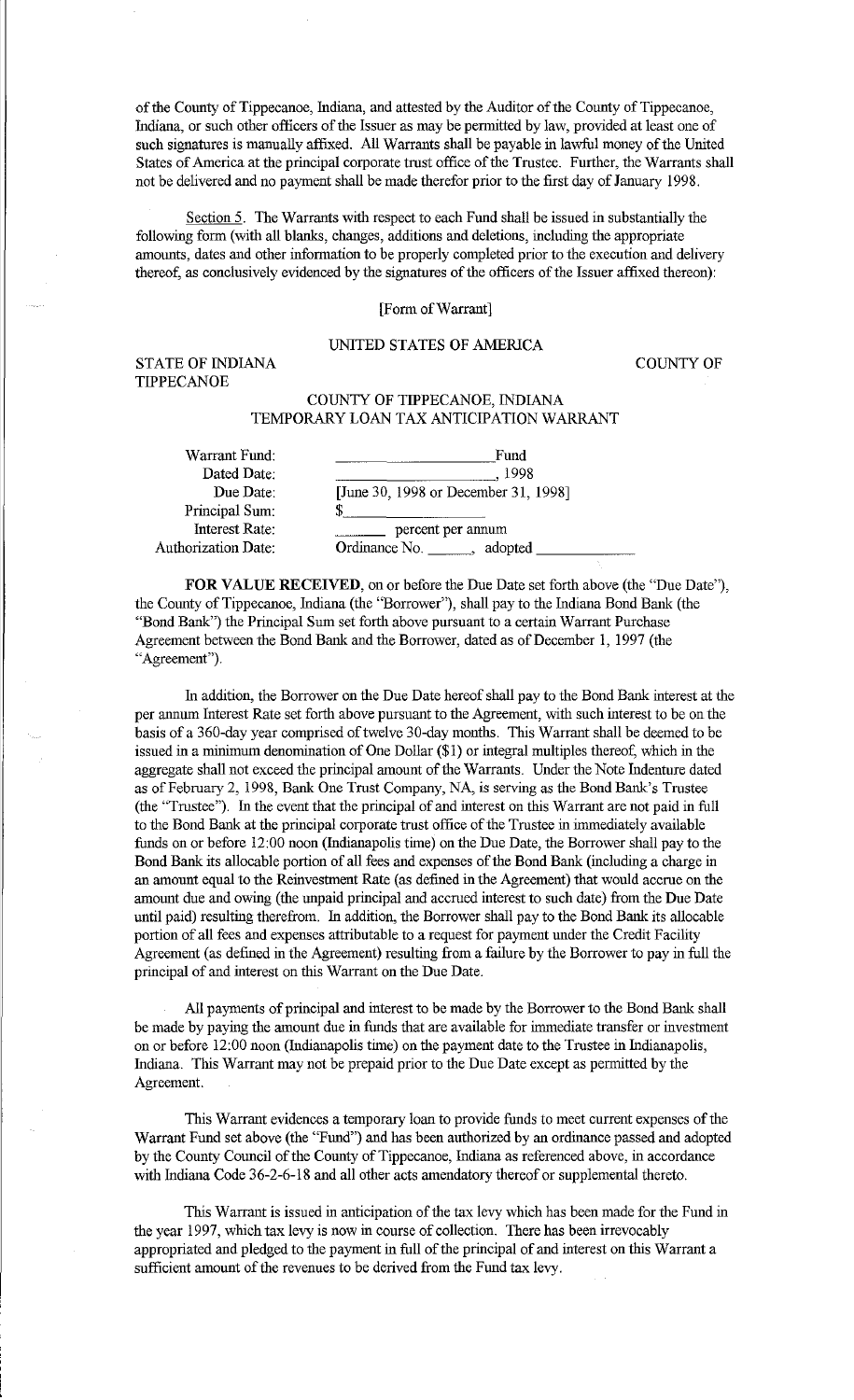It is further hereby certified, recited, and declared that all acts, conditions, and things required by law precedent to the issuance and execution of this Warrant have been properly done, have happened, and have been performed in the manner required by the constitution and statutes of the State of Indiana relating thereto; that the Fund tax levy from which (together with other amounts in the Fund) this Warrant is payable is a valid and legal levy; and that the Borrower will reserve a sufficient amount of the proceeds of the Fund tax levy currently in the course of collection for the timely payment of the principal of and interest on this Warrant in accordance with its terms.

**IN WITNESS WHEREOF,** the County of Tippecanoe, Indiana, has caused this Warrant to be executed in its corporate name by the Board of County Commissioners of the County of Tippecanoe, Indiana, and attested by the Auditor of the County of Tippecanoe, Indiana, all as of the Dated Date set forth above.

INDIANA

COMMISSIONERS

COUNTY OF TIPPECANOE,

#### BY ITS BOARD OF COUNTY

By: Commissioner

By:·~--:---:-~---- Commissioner

By: \_\_ --:--:-----~---- Commissioner

ATTEST:

Auditor County of Tippecanoe, Indiana

#### [End of Form of Warrant]

Section 6. The fiscal officer of the Issuer (the "Fiscal Officer") is hereby authorized and directed to have the Warrants prepared, and each of the executive officers of the Issuer, or such other officers as may be permitted by law, are hereby authorized and directed to execute the Warrants in the manner and substantially the form provided in this Ordinance, as conclusively evidenced by their execution thereof.

Section 7. The Fiscal Officer, on behalf of the Issuer, is authorized to sell to the Bond Bank the Warrants. The Warrant Purchase Agreement shall set forth the definitive terms and conditions for such sale. Warrants sold to the Bond Bank shall be accompanied by all documentation required by the Bond Bank pursuant to the provisions of Indiana Code 5-1.5 and the Warrant Purchase Agreement, including without limitation, an approving opinion of Bingham Summers Welsh  $\&$  Spilman, specially designated bond counsel for the Warrants; certification and guarantee of signatures; and certification as to no litigation pending as of the date of delivery of the Warrants to the Bond Bank challenging the validity or issuance of the Warrants. The entry by the Issuer into the Warrant Purchase Agreement and the execution of the Warrant Purchase Agreement, on behalf of the Issuer by any of the executive officers of the Issuer, or such other officers as may be permitted by law, in accordance with this Ordinance, are hereby authorized and approved.

Section 8. The proper officers of the Issuer are hereby authorized to deliver the Warrants to the Bond Bank, upon receipt from the Bond Bank of the Payment or otherwise as appropriate and in accordance with the terms of the Warrant Purchase Agreement.

Section 9. Each of the executive officers of the Issuer (including, without limitation, the Fiscal Officer), or such other officers as may be permitted by law are hereby authorized and directed to make such filings and requests, deliver such certifications, execute and deliver such documents and instruments, and otherwise take such actions as are necessary or appropriate to carry out the terms and conditions of this Ordinance and the actions authorized hereby and thereby.

Section 10. The Issuer hereby covenants that the Issuer and its officers shall not take any action or fail to take any action with respect to the proceeds of any of the Warrants or any investment earnings thereon which would result in constituting any of the Warrants as "arbitrage bonds" under the Internal Revenue Code of 1986, as amended, and any and all final or proposed regulations or rulings applicable thereto, or which would otherwise cause the interest on any of the